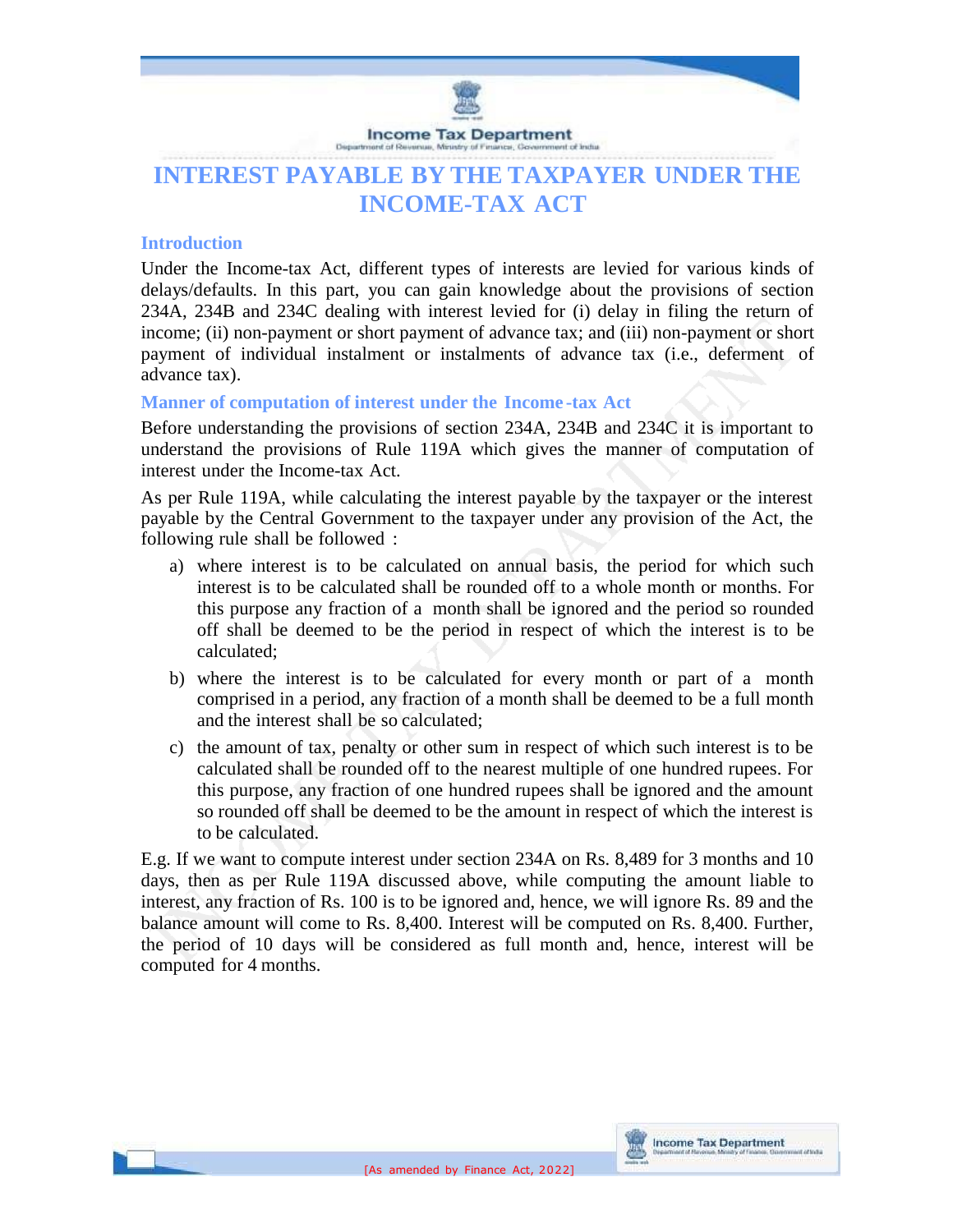

**Interest for delay in filing the return of income [Section 234A]**

Under section 234A, interest is levied for delay in filing the return of income, filing of an updated return or filing of a return in response to notice issued under section 142(1).

### **Basic provisions**

Interest under section 234A is levied for delay in filing the return of income. In other words, if the taxpayer files the return of income after the due date specified in this regard or files an updated return, interest under section 234A will be levied.

### **Illustration**

Mr. Kapoor is a doctor. His tax liability for the financial year 2021-22 amounted to Rs. 8,400. The due date of filing the return of income in his case is 31st July, 2022. On 5th August, 2021 he paid tax of Rs. 8,400 and filed his return of income. Will he be liable to pay interest under section 234A?

\*\*

Interest under section 234A is levied for delay in filing the return of income. The due date for filing the return of income in the case of Mr. Kapoor is 31st July, 2022 and he has paid the tax and filed the return on 5th August 2022. Hence, he will be liable to pay interest under section 234A on the outstanding tax liability (provisions relating to rate of interest, period of levy of interest and amount liable to interest are discussed later).

### **Rate of interest**

Interest under section 234A is levied for delay in filing the return of income. Interest is levied at 1% per month or part of a month. The nature of interest is simple interest. In other words, the taxpayer is liable to pay simple interest at 1% per month or part of a month for delay in filing the return of income.

### **Period of levy of interest under section 234A**

Interest under section 234A is levied from the period commencing on the date immediately following the due date of filing the return of income and ending on the date of furnishing the return of income, or in case where no return has been furnished, on the date of completion of the assessment under section 144.

It should be noted that while computing the period of levy of interest, part i.e. fraction of a month is considered as full month.

### **Illustration**

Mr. Sunil is an engineer. The due date of filing the return of income in his case is 31st July, 2022. He filed his return of income on 9th December, 2022. His tax liability for the financial year 2021-22 is Rs. 8,400 (which is paid on 9th December, 2022). Will he be liable to pay interest under section 234A, if yes then what will be the period of levy of interest?

\*\*

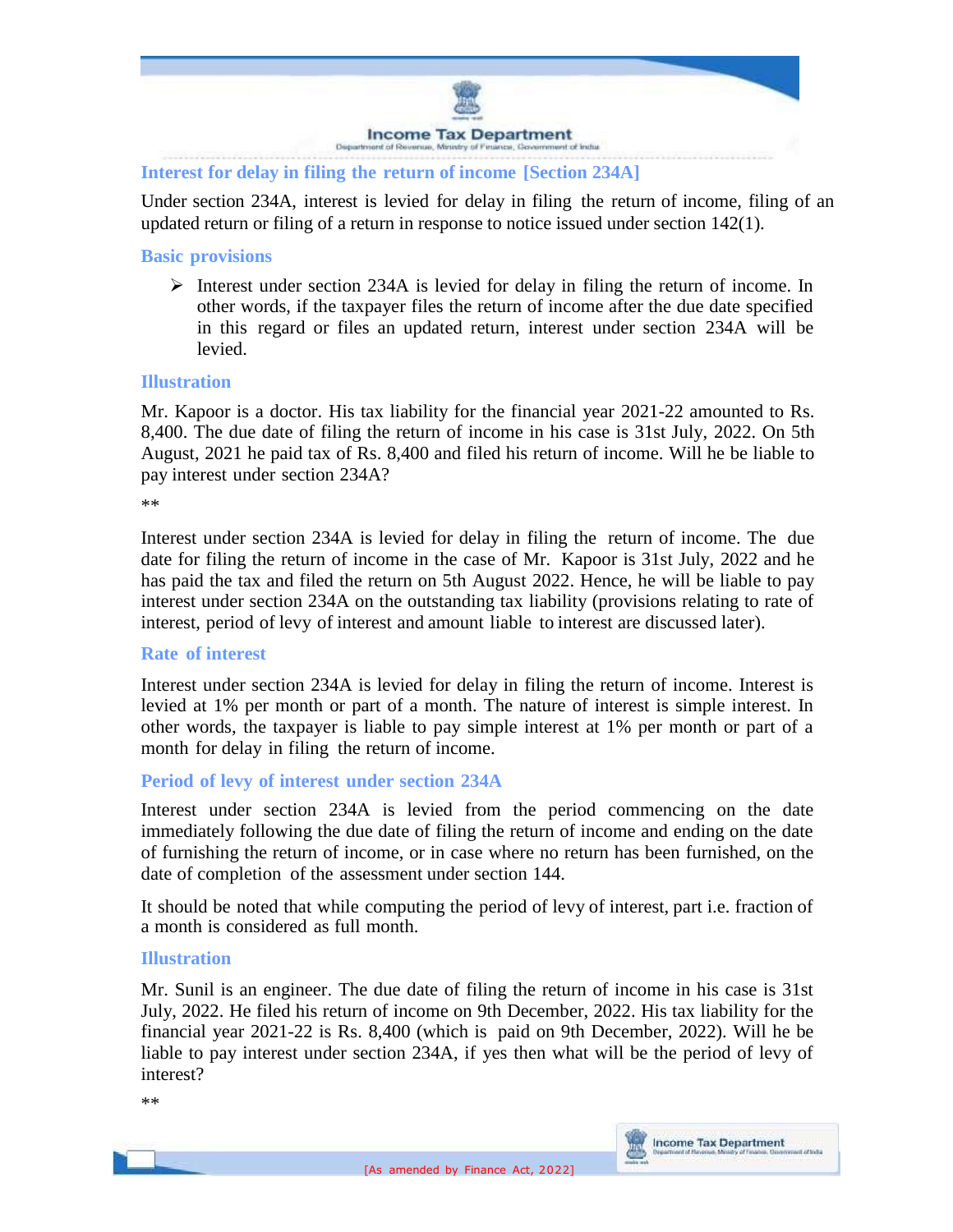

The due date of filing the return of income is 31st July, 2022, and return of income is filed on 9th December, 2022 i.e. after the due date and hence, Mr. Sunil will be liable to pay interest under section 234A.

While computing interest, part of the month will be taken as full month. In this case, there is a delay of 5 months and 9 days. Part of the month i.e. 9 days will be considered as full month and hence, interest will be levied for 6 months.

# **Amount liable to interest under section 234A**

Interest under section 234A is levied on the amount of tax as determined under section 143(1) and where regular assessment is made, the tax on total income as determined under such regular assessment as reduced by advance tax, tax deducted/collected at source, relief claimed under various sections like sections 89/90/90A/91 and tax credit claimed under section 115JAA/115JD.

*Note:*

- *1. Tax on total income determined under section 143(1) shall not include the additional income-tax, if any, payable under section 140B or section 143.*
- *2. Tax on total income determined under regular assessment shall not include the additional income-tax payable under section 140B.*

### **Illustration**

Mr. Kumar is running a medical store. The due date for filing the return of income in his case is 31st July. He filed his return of income on 3rd December. Tax liability of Mr. Kumar for the year is Rs. 28,400 (which is paid on 3rd December). Advance tax paid by him is Rs. 15,000 and he has TDS credit of Rs. 5,000. Will he be liable to pay interest under section 234A, if yes then how much?

\*\*

\*\*

Mr. Kumar has filed his return of income after the due date i.e. after 31st July and hence, he will be liable to pay interest under section 234A. Interest will be levied at 1% per month or part of the month.

The due date of filing the return of income is 31st July and the return of income is filed on 3rd December and hence, there is a delay of 4 months and 3 days. Part of the month i.e. 3 days will be considered as full month and hence, interest will be charged for a period of 5 months. Interest will be levied at 1% per month on Rs. 8,400 (\*) for 5 months. Thus, interest under section 234A will come to Rs. 420.

(\*) Advance tax of Rs. 15,000 and TDS of Rs. 5,000 are to be deducted from the tax liability of Rs. 28,400, hence, net liability after deducting advance tax and TDS will come to Rs. 8,400. Thus, interest will be levied on Rs. 8,400.

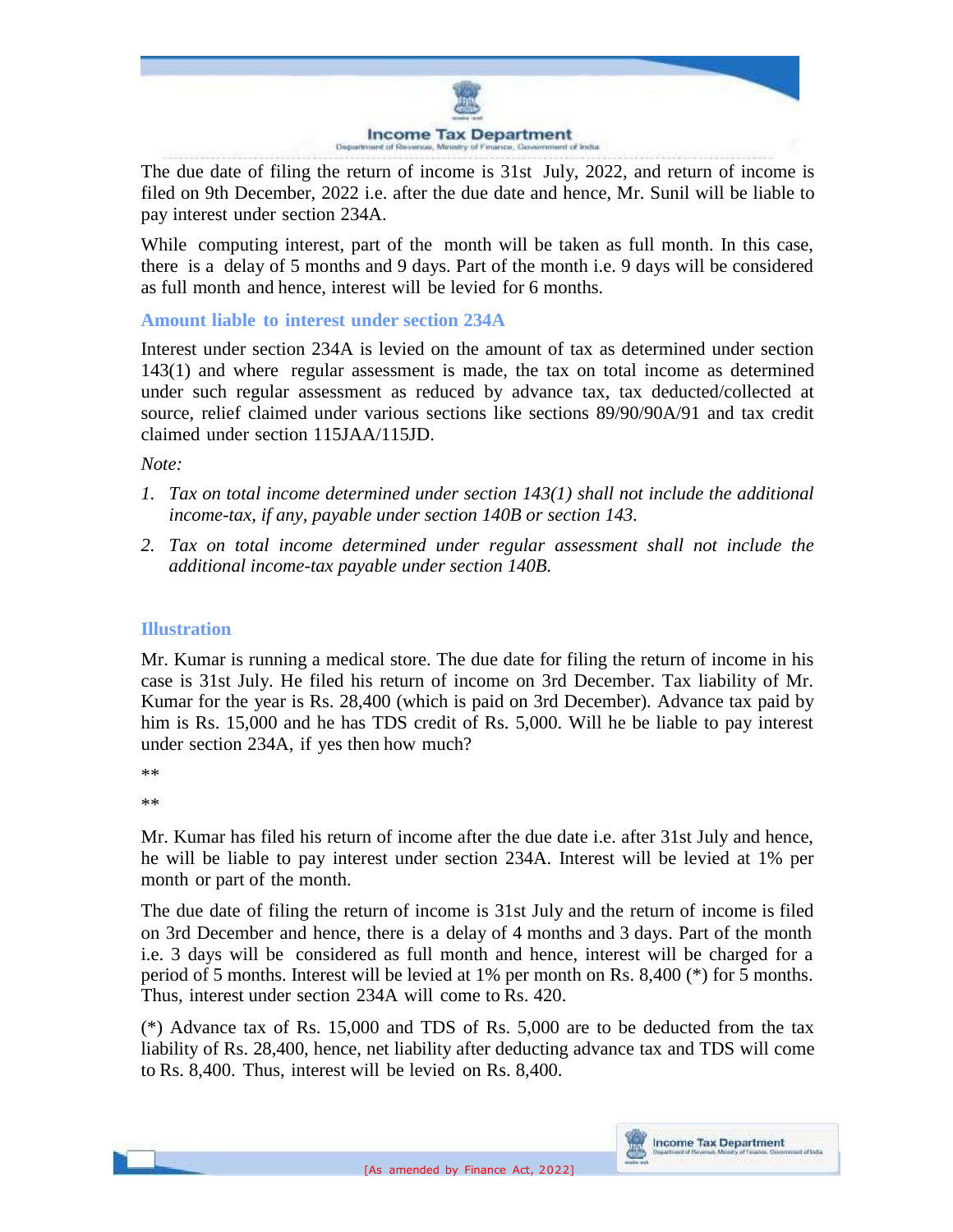

**Interest for default in payment of advance tax [Section 234B]**

Section 234B provides for levy of interest for default in payment of advance tax.

### **Basic provisions**

Interest under section 234B is levied in following two cases:

- a) When the taxpayer has failed to pay advance tax though he is liable to pay advance tax; or
- b) Where the advance tax paid by the taxpayer is less than 90% of the assessed tax (meaning of assessed tax is discussed later).

As per Section 208 of the Act, advance tax shall be payable by the taxpayer during the financial year if estimated tax liability of assessee during that year is ten thousand rupees or more.

### **Illustration**

Mr. Khushal is running a provision shop. Tax liability of Mr. Khushal for the year is Rs. 38,400. He has not paid any advance tax till 31st March. Entire tax was paid by him at the time of filing the return of income. Will he be liable to pay interest under section 234B?

\*\*

Interest under section 234B is levied in following two cases:

- a) When the taxpayer has failed to pay advance tax; or
- b) Where the advance tax paid by the taxpayer is less than 90% of the assessed tax.

As per section 208 every person whose estimated tax liability for the year is Rs. 10,000 or more, shall pay his tax in advance in the form of "advance tax".

The tax liability of Mr. Khushal is Rs. 38,400 (i.e., not less than Rs. 10,000), thus, he is liable to pay advance tax. However, he has not paid any advance tax and, hence, he will be liable to pay interest under section 234B (provisions relating to period of interest, rate of interest and amount on which interest is levied are discussed in later part).

#### **Illustration**

Mr. Mangal is running a provision shop. Tax liability of Mr. Mangal for the year is Rs. 48,400. He has paid advance tax of Rs. 46,000 till 31st March. Balance tax of Rs. 2,400 is paid by him at the time of filing the return of income. Will he be liable to pay interest under section 234B?

\*\*

Interest under section 234B is levied in following cases:

- (a) When the taxpayer has failed to pay advance tax; or
- (b) Where the advance tax paid by the taxpayer is less than 90% of the assessed tax.

In this case, Mr. Mangal has paid 95% of the advance tax (\*) i.e. more than 90% and

**Lif Suite**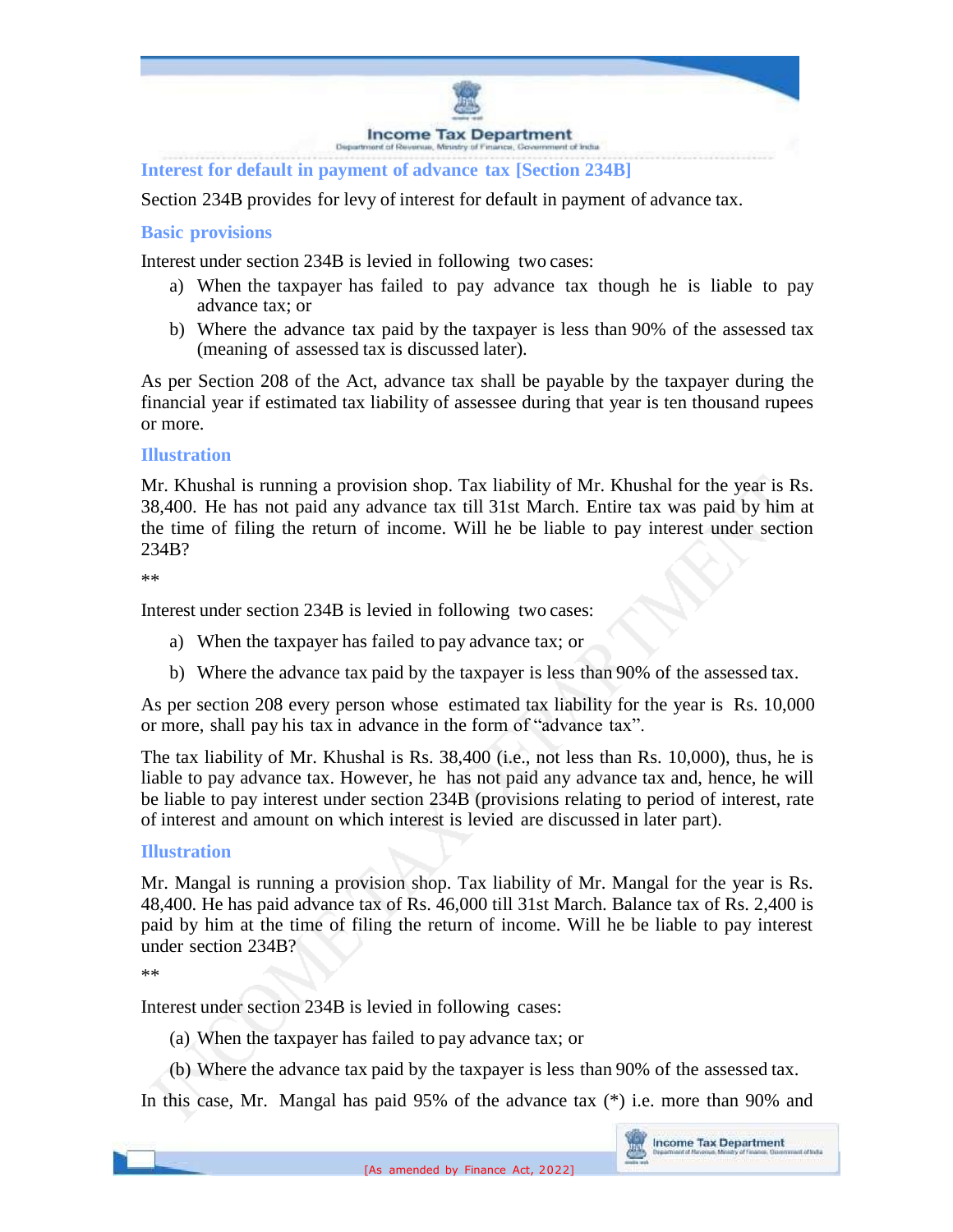

thus, no interest will be levied under section 234B.

(\*) The tax liability of Mr. Mangal is Rs. 48,400 and he has paid advance tax of Rs. 46,000. The quantum of advance tax paid by him will come to 95% (i.e., Rs. 46,000/Rs. 48,400) of the total tax liability.

### **Illustration**

Mr. Raja is engaged in furniture business. Tax liability of Mr. Raja for the year is Rs. 58,400. He has paid advance tax of Rs. 35,000 till 31st March. Balance tax of Rs. 23,400 is paid by him at the time of filing the return of income. Will he be liable to pay interest under section 234B?

\*\*

Interest under section 234B is levied in following cases:

- (a) When the taxpayer has failed to pay advance tax; or
- (b) Where the advance tax paid by the taxpayer is less than 90% of the assessed tax.

In this case, Mr. Raja has paid advance tax of Rs. 35,000. The quantum of advance tax paid by him is 60% of the total tax liability (\*) i.e. less than 90% and hence, he will be liable to pay interest under section 234B.

(\*) The tax liability of Mr. Raja is Rs. 58,400 and he has paid advance tax of Rs. 35,000. The quantum of advance tax paid by him will come to 60% (i.e., Rs. 35,000/Rs. 58,400) of the total tax liability.

### **Rate of interest**

Under section 234B, interest for default in payment of advance tax is levied at 1% per month or part of a month. The nature of interest is simple interest. In other words, the taxpayer is liable to pay simple interest at 1% per month or part of a month for default in payment of advance tax.

#### **Amount liable for interest**

Interest under section 234B is levied on the amount of unpaid advance tax. If there is a shortfall in payment of advance tax, then interest is levied on the amount by which advance tax is short paid. The amount of unpaid/short paid advance tax is computed as follows :

| <b>Particulars</b>                      | <b>Amount</b> |
|-----------------------------------------|---------------|
| Assessed tax $(*)$                      | <b>XXXXX</b>  |
| Less: Advance tax paid (if any)         | (XXXXX)       |
| Amount of unpaid/short paid advance tax | <b>XXXXX</b>  |

**Income Tax Department**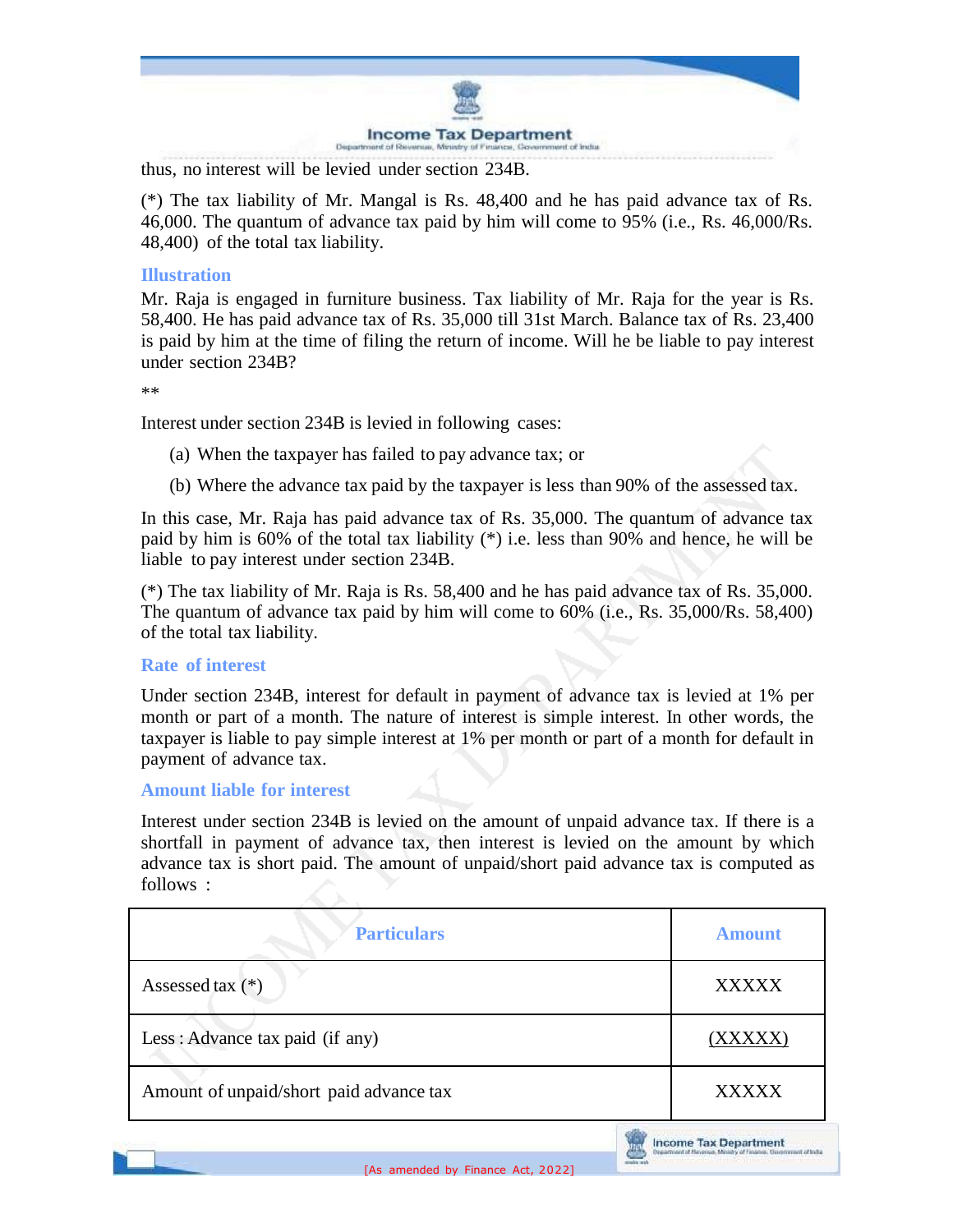

 $(*)$  Assessed tax means the amount of tax as determined under section 143(1) and where regular assessment is made, the tax on total income as determined under such regular assessment as reduced by tax deducted/collected at source, relief/deduction of tax claimed under various sections like sections 89/90/90A/91 and tax credit claimed under section 115JAA/115JD.

Tax on total income determined under section 143(1) shall not include the additional income-tax, if any, payable under section 140B or section 143 and tax on total income determined under regular assessment shall not include the additional income-tax payable under section 140B.

#### **Period of levy of interest**

Interest under section 234B is levied from the first day of the assessment year, i.e., from 1st April till the date of determination of income under section 143(1) or when a regular assessment is made, then till the date of such a regular assessment.

In a case where the income is increased on account of assessment/re-computation, interest under section 234B will be levied on the differential amount from the first day of the assessment year till the date of assessment/re-computation. In a case where and application is made to Settlement Commission, interest under section 234B will be levied on the differential amount from the first day of the assessment year till the date of making the application. Further, if the income as declared in the application is increased by the Settlement Commission, interest under section 234B will be levied on the differential amount from the first day of the assessment year till the date of such order. If as a result of rectification order of the Settlement Commission, income is increased/decreased, interest will also be increased/decreased accordingly.

If the taxpayer has paid any tax before completion of assessment, then interest will be levied as follows:

- (a) Upto the date of payment of self assessment tax, interest will be computed on the amount of unpaid advance tax.
- (b) From the date of payment of self assessment tax, interest will be levied on the unpaid amount of advance tax after deducting the self assessment tax paid by the taxpayer.

#### **Illustration**

Mr. Suraj is a businessman. His tax liability as determined under section 143(1) is Rs. 28,400. He has not paid any advance tax but there is a TDS credit of Rs. 10,000 in his account. He has paid the balance tax on 31st July i.e. at the time of filing the return of income. Will he be liable to pay interest under section 234B, if yes, then how much? \*\*

In this case, the tax liability (after allowing credit of TDS) of Mr. Suraj comes to Rs. 18,400 (i.e. Rs. 28,400 – Rs. 10,000) which exceeds Rs. 10,000 and hence, he will be liable to pay advance tax.

He has not paid any advance tax and hence, he will be liable to pay interest under section 234B. Interest under section 234B will be levied at 1% per month or part of the month. In this case, Mr. Suraj has paid the outstanding tax on 31st July and hence, interest under

**Lif Suite**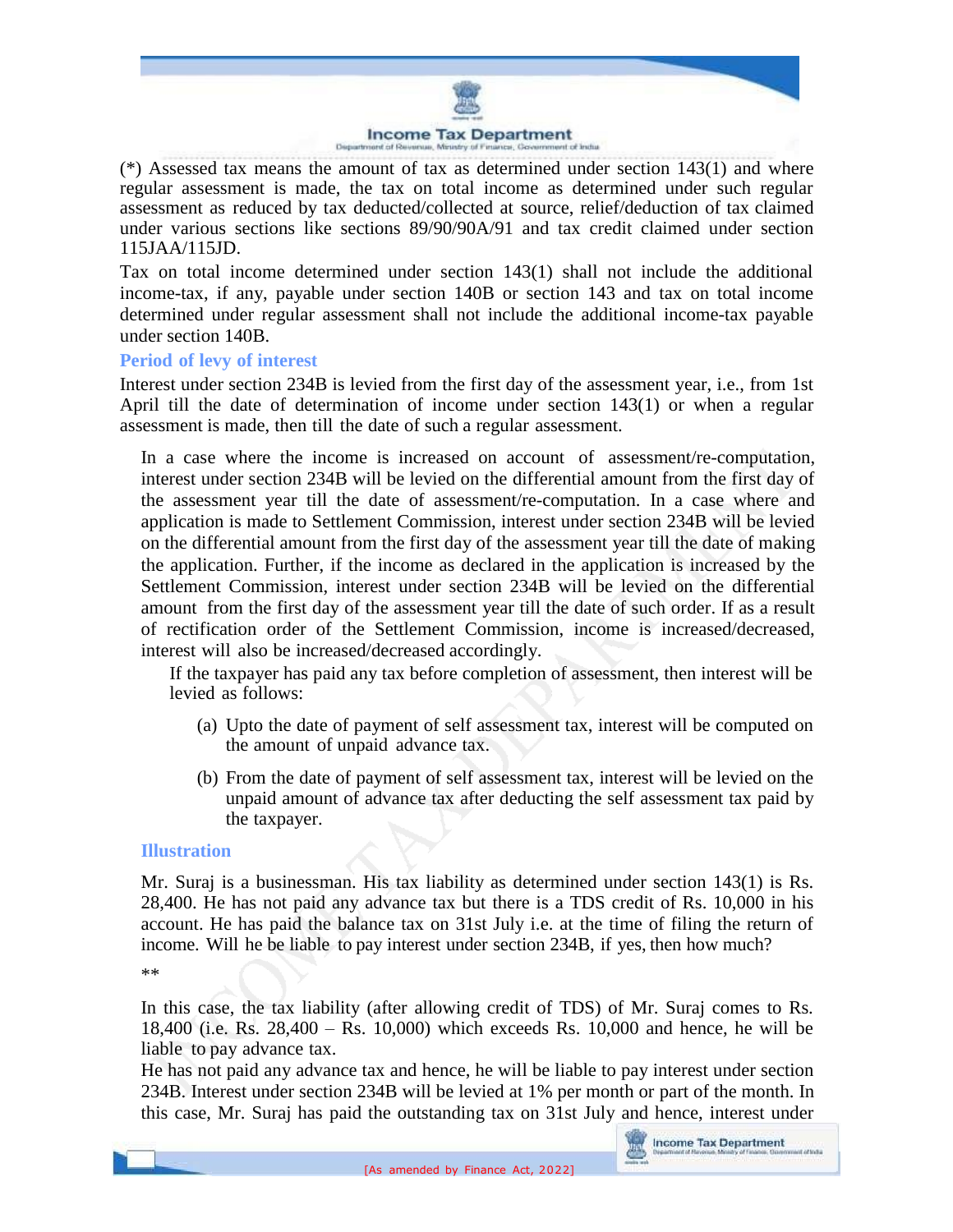

section 234B will be levied for the period from 1st April to 31st July i.e. for 4 months.

Interest will be levied on unpaid tax liability of Rs. 18,400. Interest at 1% per month on Rs. 18,400 for 4 months will come to Rs. 736.

**Interest for default in payment of instalment(s) of advance tax [Section 234C]**

Section 234C provides for levy of interest for default in payment of instalment(s) of advance tax. Before getting into the detailed provisions of section 234C, lets recall the provisions relating to payment of advance tax by a taxpayer.

As per section 208, every person whose estimated tax liability for the year exceeds Rs. 10,000, shall pay his tax in advance in the form of "advance tax" by following dates :

| <b>Status</b>                                                                                                              | By $15th$<br>June             | By $15th$<br><b>September</b> | By $15th$<br><b>December</b>  | By 15 <sup>th</sup><br><b>March</b>   |
|----------------------------------------------------------------------------------------------------------------------------|-------------------------------|-------------------------------|-------------------------------|---------------------------------------|
| Taxpayers (other<br>than those who<br>opted for<br>presumptive<br>taxation scheme<br>ofsection 44AD<br>or section<br>44ADA | Upto $15\%$ of<br>advance tax | Upto $45\%$ of<br>advance tax | Upto $75\%$ of<br>advance tax | <b>Upto 100%</b><br>of advance<br>tax |
| Taxpayers who<br>opted for<br>presumptive taxation<br>scheme of section<br>44AD or section<br>44ADA                        | Nil                           | Nil                           | <b>Nil</b>                    | Upto 100% of<br>advancetax            |

Any tax paid till 31st March will be treated as advance tax.

# **Basic provisions**

Interest under section 234C is levied, if advance tax paid in any instalment(s) is less than the required amount. In other words, interest under section 234C in case of deferment of different instalments of advance tax is levied in following cases:

- (A) In case of taxpayers (other than those who opted for presumptive taxation scheme under section 44AD or section 44ADA), interest shall be levied-
	- If advance tax paid on or before  $15<sup>th</sup>$  June is less than 12% of advance tax payable
	- If advance tax paid on or before  $15^{\circ}$  September is less than 36% of advance tax payable
	- If advance tax paid on or before  $15<sup>th</sup>$  December is less than 75% of advance tax payable
	- If advance tax paid on or before  $15<sup>th</sup>$  March is less than 100% of advance tax payable

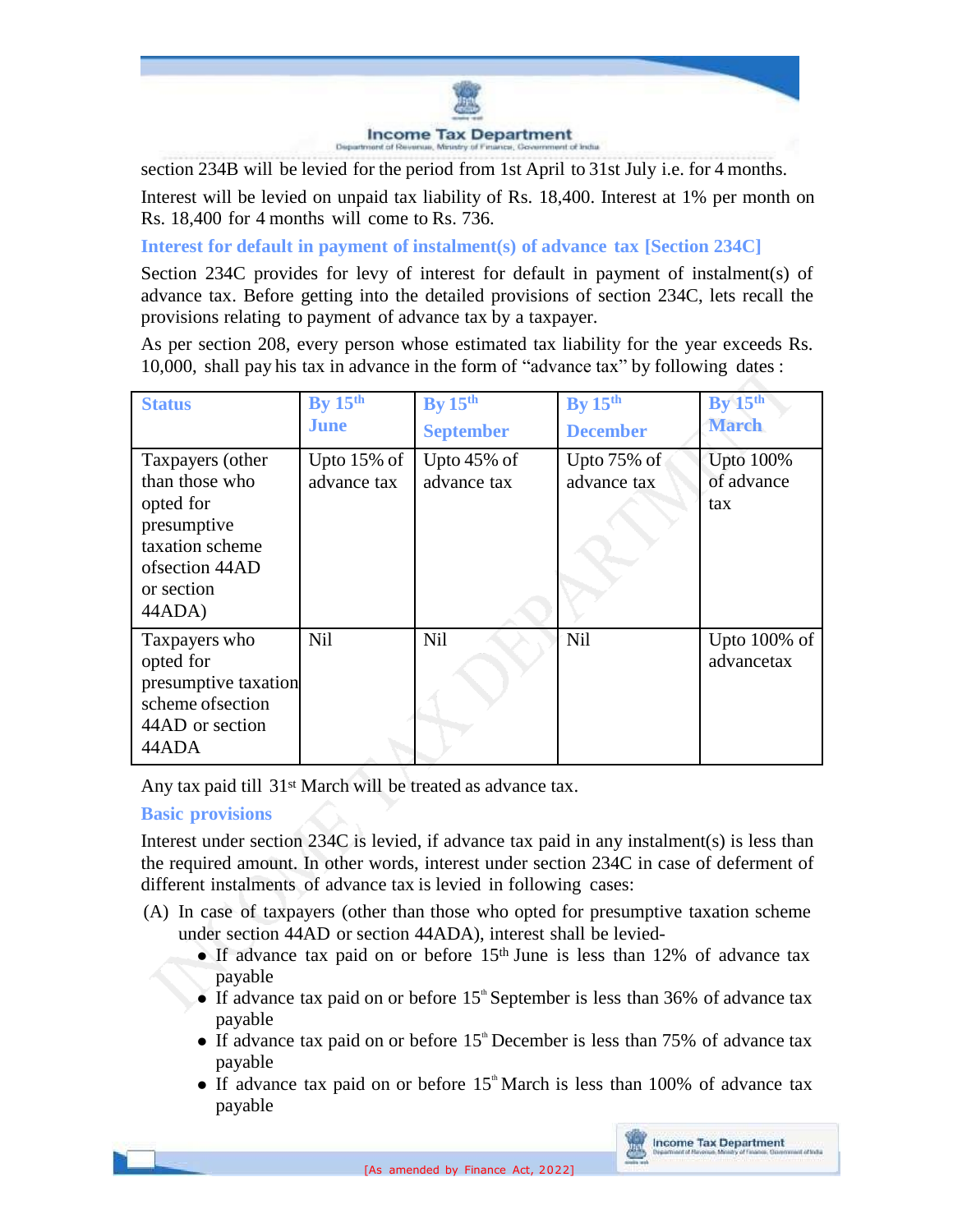

(B) In case of taxpayers who opted for presumptive taxation scheme of Section 44AD or section 44ADA interest shall be levied if advance tax paid on or before 15<sup>th</sup> March is less than 100% of advance tax payable.

**No levy of interest if shortfall in payment of advance tax is due to capital gains or winning from lottery, etc.**

Interest under section 234C is not levied, if, the shortfall in payment of advance tax is due to failure to estimate the amount of capital gains or income referred to in section  $2(24)(ix)$  (i.e. winning from lotteries, crossword puzzle, etc.) or income from a new business or income referred to in section 115BBDA (i.e., dividend received from a domestic company exceeds Rs. 10,00,000) and the taxpayer pays the required advance tax on such income as a part of immediate following instalments or till 31st March, if no instalment is pending.

### **Rate of interest**

Interest under section 234C for default in payment of instalment(s) of advance tax is charged at 1% per month or part of a month. The nature of interest is simple interest. In other words, the taxpayer is liable to pay simple interest  $@1\%$  per month or part of a month for short payment/ non-payment of individual instalment(s) of advance tax.

### **Period of levy of interest**

Interest under section 234C is levied for a period of 3 months, in case of short fall in payment of 1st, 2nd and 3rd instalment and for 1 month, in case of short fall in payment of last instalment.

### **Amount liable for interest**

Interest under section 234C is levied on the short paid amount of instalment(s) of advance tax.

### **Illustration**

Mr. Khushal is running a garments shop. Tax Liability of Mr. Khushal is Rs 45,500. He has paid advance tax as given below:

- $\triangleright$  Rs. 8,000 on 15<sup>th</sup> June.
- $\triangleright$  Rs. 11,000 on 15<sup>th</sup> September,
- $\triangleright$  Rs. 12,000 on 15<sup>th</sup> December,
- $\triangleright$  Rs. 14,500 on 15<sup>th</sup> March.

Mr. Khushal has not opted for presumptive taxation scheme of section 44AD. Will he be liable to pay interest under section 234C, if yes, then how much? **\*\***

Every person whose estimated tax liability for the year exceeds Rs. 10,000, shall pay his tax in advance in the form of "advance tax" by the following dates:

**Income Tax Department**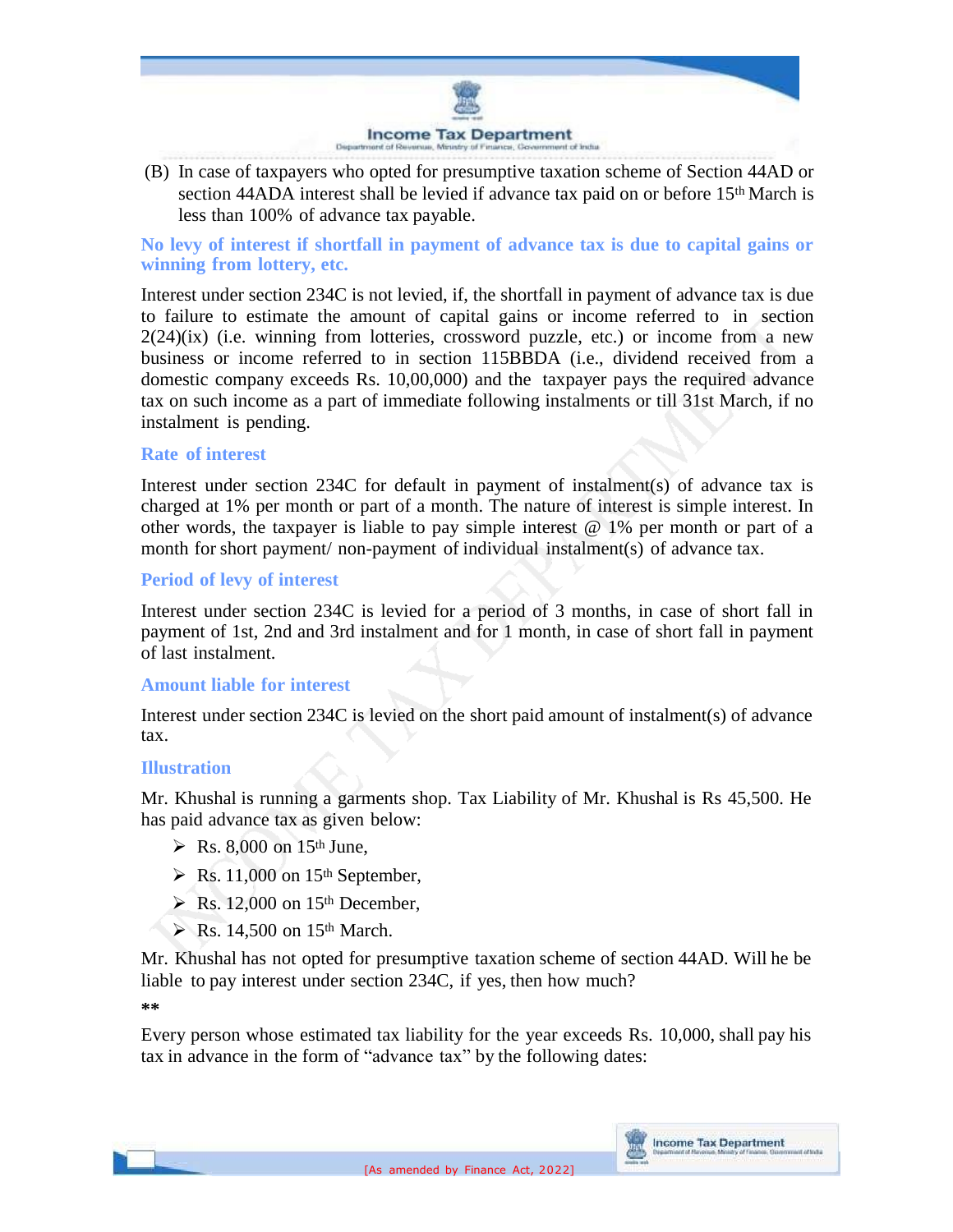

| <b>Status</b>                                                                                                             | By $15th$                     | By 15 <sup>th</sup>           | By 15 <sup>th</sup>           | By $15th$                             |
|---------------------------------------------------------------------------------------------------------------------------|-------------------------------|-------------------------------|-------------------------------|---------------------------------------|
|                                                                                                                           | <b>June</b>                   | <b>September</b>              | <b>December</b>               | <b>March</b>                          |
| Taxpayers (other<br>than those who<br>opted for<br>presumptive<br>taxation scheme of<br>section 44AD or<br>section 44ADA) | Upto $15\%$ of<br>advance tax | Upto $45\%$ of<br>advance tax | Upto $75\%$ of<br>advance tax | Upto $100\%$<br>of advance<br>tax     |
| Taxpayers who<br>opted for<br>presumptive<br>taxation scheme of<br>section 44AD or<br>section 44ADA                       | <b>Nil</b>                    | <b>Nil</b>                    | Nil                           | <b>Upto 100%</b><br>of advance<br>tax |

**Income Tax Department** 

Any tax paid till 31<sup>st</sup> March will be treated as advance tax.

Considering the above dates, the advance tax liability of Mr. Khushal at different installments will be as follows:

- 1) In first installment: Not less than  $15\%$  of tax payable should be paid by  $15<sup>th</sup>$  June. The tax liability is Rs. 45,500 and 15% of 45,500 amounts to Rs. 6,825. Hence, he should pay Rs. 6,825 by 15thJune. He has paid Rs. 8,000, hence, there is no short payment in case of first installment.
- 2) In second installment: Not less than 45% of tax payable should be paid by 15thSeptember. Tax liability is Rs. 45,500 and 45% of 45,500 amounts to Rs. 20,475. Hence, he should pay Rs. 20,475 by 15th September. He has paid Rs. 8,000 on 15<sup>th</sup> June and Rs. 11,000 on 15<sup>th</sup> September (i.e. total of Rs. 19,000 is paid till 15<sup>th</sup>September). There is short payment of Rs. 1,475 (i.e. Rs.  $20,475 - Rs$ ) 19,000).

Though there is short payment of Rs. 1,475 but Mr. Khushal will not be liable to pay interest under section 234C because he has paid minimum of 36% of advance tax payable by 15th September. He has paid Rs. 19,000 till 15th September and 36% of 45,500 amounts to Rs. 16,380. Hence, no interest shall be levied in case of deferment of second installment.

3) In third installment: Not less than 75% of tax payable should be paid by  $15<sup>th</sup>$ December. Tax liability is Rs. 45,500 and 75% of 45,500 amounts to Rs. 34,125. Hence, he should pay Rs.  $34,125$  by  $15<sup>th</sup>$  December. He has paid Rs. 8,000 on  $15<sup>th</sup>$ June, Rs. 11,000 on 15<sup>th</sup> September and Rs. 12,000 on 15<sup>th</sup> December (i.e. total of Rs. 31,000 is paid till 15thDecember). There is a short payment of Rs. 3,125 (i.e. Rs. 34,125 – Rs 31,000). Hence, he will be liable to pay interest under section 234C on account of short fall of Rs. 3,125 (**\***).

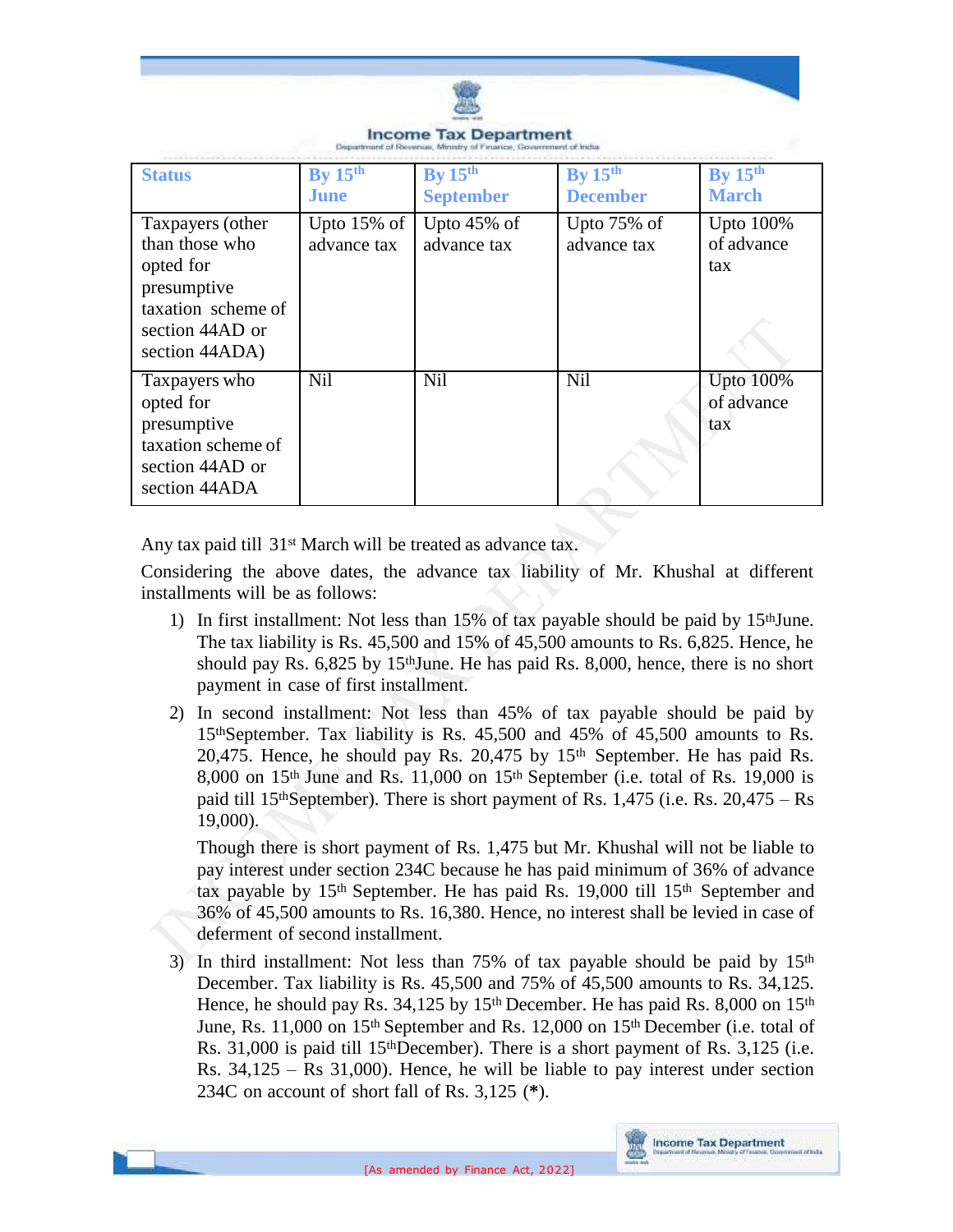

4) In last installment: 100% of tax payable should be paid by 15<sup>th</sup> March. The total tax liability of Rs. 45,500 is paid by Mr. Khushal by  $15<sup>th</sup>$  March (i.e. 8,000 on  $15<sup>th</sup>$ June, Rs. 11,000 on15th September, Rs. 12,000 on 15th December and Rs 14,500 on 15th March). Hence, there is no short payment in case of last installment. Thus, Mr. Khushal will not be liable to pay interest under section 234C in case of last instalment.

**(\*)**There is a short fall of Rs. 3,125 in case of third installment (computation already discussed). Due to short fall in case of third installment, interest under section 234C will be levied. Interest will be levied at 1% per month or part of the month on the short paid amount of Rs. 3,100 (i.e. Rs. 3,125 rounded off to Rs. 3,100 as per Rule 119A). Interest will be levied for a period of 3 months. In other words, interest will be levied on Rs. 3,100 at 1% per month for 3 months. Interest under section 234C will come to Rs. 93.

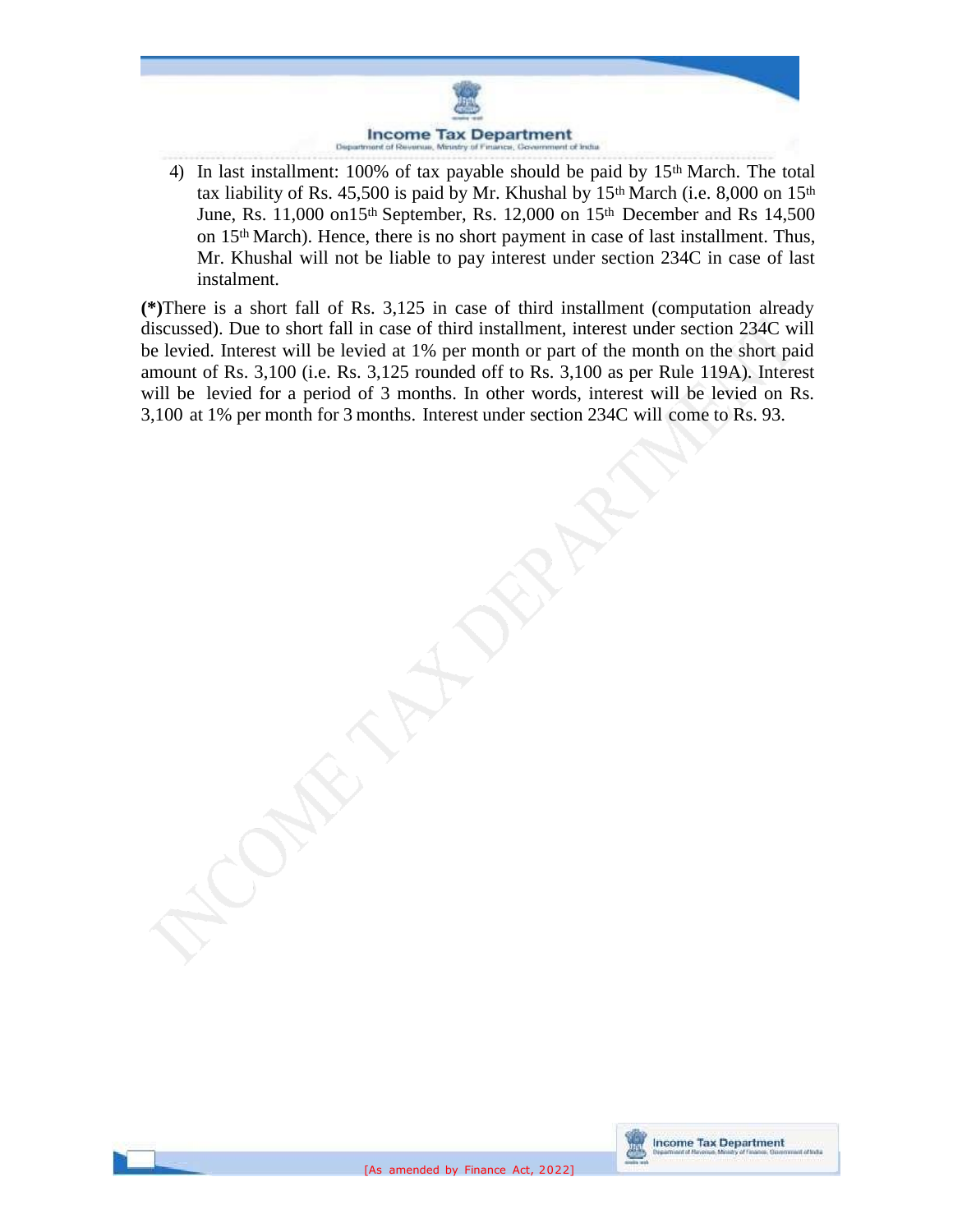

# **MCQ ON INTEREST PAYABLE BY THE TAXPAYER UNDER THE INCOME-TAX ACT**

**Q1.** Under section 234A, interest is levied for

(a) Delay in filing the return of income (b) Non-payment of tax

(c) For non-payment of advance tax (d) For short payment of advance tax

**Correct answer : (a)**

# **Justification of correct answer :**

Interest under section 234A is levied for delay in filing the return of income. In other words, if the taxpayer files the return of income after the due date specified in this regard, interest under section 234A will be levied.

Thus, option (a) is the correct option.

**Q2.** Interest under section 234A for delay in filing the return of income is levied at \_\_\_\_\_ % per month or part of a month.

| (a) $1.5$                  | $(b)$ 2 |
|----------------------------|---------|
| $(c)$ 0.5                  | $(d)$ 1 |
| <b>Correct answer: (d)</b> |         |

# **Justification of correct answer :**

Interest under section 234A is levied for delay in filing the return of income. Interest is levied at 1% per month or part of a month. The nature of interest is simple interest. In other words, the taxpayer is liable to pay simple interest  $@1%$  per month or part of a month for delay in filing the return of income.

Thus, option (d) is the correct option.

**Q3.** Section 234B provides for levy of interest for default in complying with the notice for payment of tax

(a) True (b) False

**Correct answer : (b)**

**Justification of correct answer :**

Section 234B provides for levy of interest for default in payment of advance tax.

Thus, the statement given in the question is false and hence, option (b) is the correct option.

**Q4.** Interest under section 234B is levied in following two cases:

*(i)* When the taxpayer has failed to pay advance tax though he is liable to pay advance tax; or

*(ii)* Where the advance tax paid by the taxpayer is less than 75% of the assessed tax

(a) True (b) False

**Correct answer : (b)**

**Justification of correct answer :**

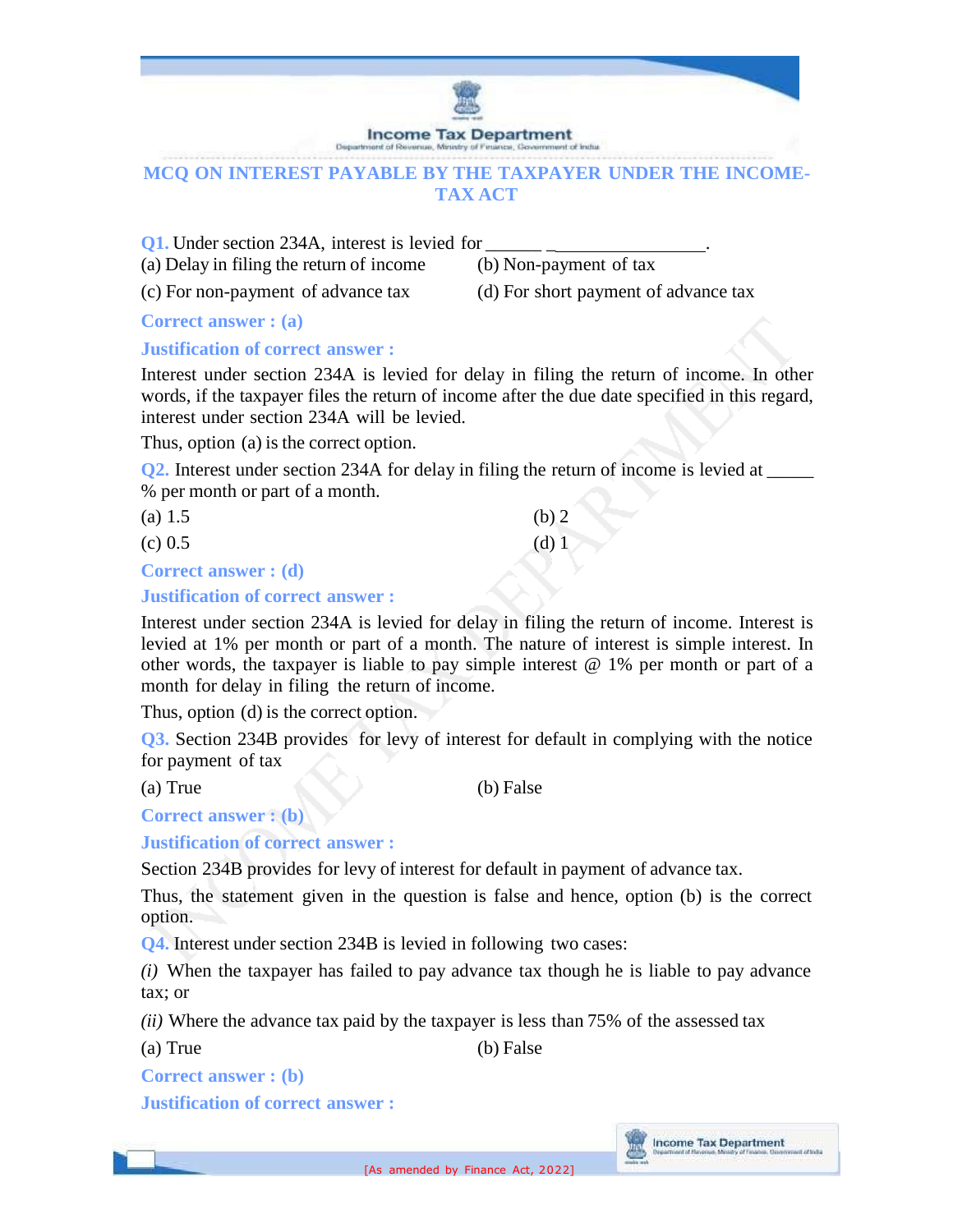

Interest under section 234B is levied in following two cases:

*(i)* When the taxpayer has failed to pay advance tax though he is liable to pay advance tax; or

*(ii)* Where the advance tax paid by the taxpayer is less than **90%** of the assessed tax.

Thus, the statement given in the question is false and hence, option (b) is the correct option.

**Q5.** Interest under section 234B for default in payment of advance tax is levied  $\omega$ % per month or part of a month.

| (a) 1.5                                   | (b) 2   |
|-------------------------------------------|---------|
| $(c)$ 0.5                                 | $(d)$ 1 |
| $\Gamma$ conseal concerned $(\mathbf{J})$ |         |

**Correct answer : (d)**

**Justification of correct answer :**

Under section 234B, interest for default in payment of advance tax is levied at 1% per month or part of a month. The nature of interest is simple interest. In other words, the taxpayer is liable to pay simple interest at 1% per month or part of a month for default in payment of advance tax.

Thus, option (d) is the correct option.

**Q6.** Interest under section 234B is levied on the amount of unpaid advance tax. If there is a shortfall in payment of advance tax, then also interest is levied on the entire amount of advance tax.

(a) True (b) False

**Correct answer : (b)**

# **Justification of correct answer :**

Interest under section 234B is levied on the amount of unpaid advance tax. If there is a shortfall in payment of advance tax, then interest is levied on the amount by which advance tax is short paid. The amount of unpaid/short paid advance tax is computed as follows :

| <b>Particulars</b>                      | <b>Amount</b> |
|-----------------------------------------|---------------|
| Assessed tax $(*)$                      | <b>XXXXX</b>  |
| Less: Advance tax paid (if any)         |               |
| Amount of unpaid/short paid advance tax |               |

Assessed tax means the amount of tax as determined under section 143(1) and where regular assessment is made the tax on total income as determined under such regular assessment as reduced by tax deducted/collected at source, relief of tax claimed under